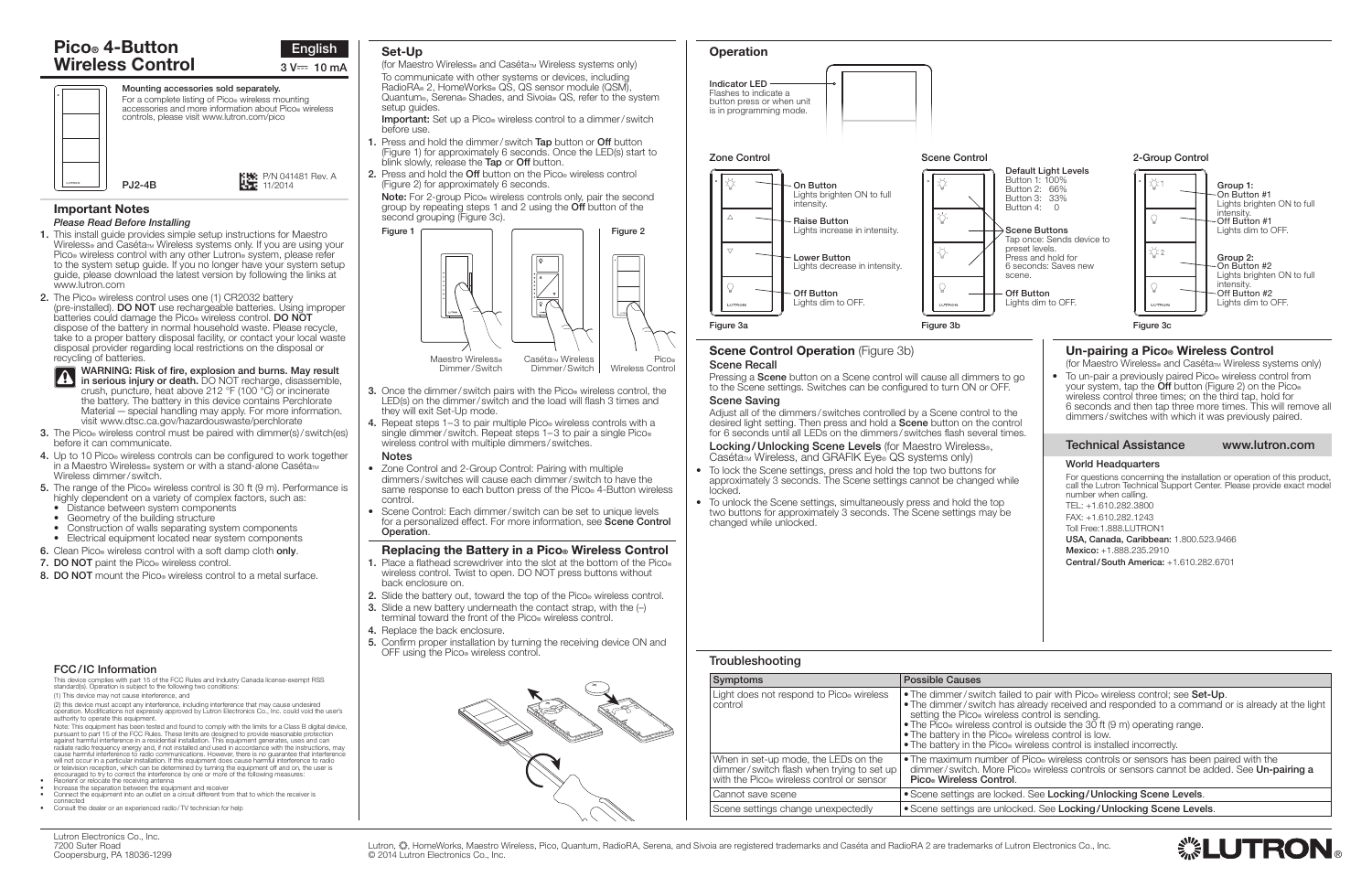

# Dépannage Symptômes Causes possibles L'éclairage ne répond pas à la commande sans fil Pico® (30 pieds).<br>∙La pile de la commande sans fil Pico® est faible. En mode de configuration, les DEL du gradateur/interrupteur clignotent lorsqu'elles tentent de se configurer avec le détecteur ou la commande sans fil Pico® Impossible de sauvegarder la scène  $\cdot$  les réglages de scène sont verrouillés. Voir Verrouiller/Déverrouiller les niveaux de scène. Modification inattendue des réglages de scène

• Les réglages de scène sont déverrouillés. Voir Verrouiller/Déverrouiller les niveaux de scène.



#### Remarques importantes *Veuillez lire avant l'installation*

- consultez <www.dtsc.ca.gov/hazardouswaste/perchlorate> 3. La commande sans fil Pico® doit être associée aux
- gradateurs /interrupteurs avant de pouvoir communiquer. 4. Jusqu'à 10 commandes sans fil Pico® peuvent être configurées
- pour fonctionner avec un système Maestro Wireless® ou avec un oradateur/interrupteur autonome Caséta<sub>™</sub> Wireless.
- 5. La portée de la commande sans fil Pico® est de 9 m (30 pieds). Ses performances dépendent grandement d'un ensemble de facteurs complexes, tels que :
- La distance entre les composants du système<br>• La géométrie de la structure du bâtiment
- 
- La construction des murs séparant les composants du système<br>• L'équipement électrique se situant proche des composants du système
- 6. Nettoyez la commande sans fil Pico® avec un chiffon doux et humide seulement.
- 7. NE PAS peindre la commande sans fil Pico®.
- 8. NE PAS monter la commande sans fil Pico® sur une surface métallique.
- 1. Ce guide d'installation offre des consignes de configuration simples pour les systèmes Maestro Wireless® et Caséta<sub>™</sub> Wireless seulement. Si vous utilisez votre commande sans fil Pico® avec un autre système Lutron®, veuillez vous reporter au guide de configuration du système. Si vous ne disposez plus de votre guide de configuration du système, veuillez télécharger la dernière version en suivant les liens sur www.lutron.com
- 2. La commande sans fil Pico® utilise une pile (1) CR2032 (préinstallée). NE PAS utiliser de piles rechargeables. L'utilisation de piles incorrectes pourrait endommager la commande sans fil Pico®. NE PAS jeter les piles avec les déchets ménagers normaux. Veuillez recycler les piles, les apporter à un centre de traitement de piles ou contactez votre service local d'élimination des déchets pour prendre connaissance des restrictions en vigueur sur l'élimination ou le recyclage des piles.

Lutron, . homeWorks, Maestro Wireless, Pico, Quantum, RadioRA, Serena, et Sivoia sont des marques déposées et Caséta et RadioRA 2 sont des marques commerciales de Lutron Electronics Co., Inc. © 2014 Lutron Electronics Co., Inc.

# Commande sans fil Pico® à 4 boutons  $3 \sqrt{m} = 10 \text{ mA}$

(pour les systèmes Maestro Wireless<sup>®</sup> et Caséta<sub>™</sub> Wireless seulement) Pour communiquer avec d'autres systèmes ou appareils, y compris le RadioRA® 2, le HomeWorks® QS, le module détection QS (QSM), le Quantum®, les stores Serena®, et le Sivoia® QS, reportez-vous aux guides de configuration du système.

#### AVERTISSEMENT : Risque d'incendie, d'explosion et de brûlures. Peut causer des blessures graves ou la mort. NE PAS recharger, démonter, écraser, percer, chauffer au-dessus de 100 °C (212 °F) ou brûler la pile. La pile de cet appareil contient du perchlorate—une manipulation particulière peut être nécessaire. Pour plus d'informations,

Lutron Electronics Co., Inc. 7200 Suter Road Coopersburg, PA 18036-1299 • Le gradateur/interrupteur n'est pas parvenu à s'associer à la commande sans fil Pico® ; voir Configuration.

• Le gradateur/interrupteur a déjà reçu et répondu à une commande ou se trouve déjà au niveau de réglage d'éclairage envoyé par la commande sans fil Pico®.<br>• La commande sans fil Pico® se trouve en-dehors du rayon de fonctionnement de 9 m

• La pile de la commande sans fil Pico® est installée de facon incorrecte.

• Le nombre maximal de détecteurs ou de commandes sans fil Pico® a été associé au gradateur/interrupteur. Davantage de détecteurs ou de commandes sans fil Pico® ne peuvent pas être ajoutés. Voir Désassocier une commande sans fil Pico.



Important : Associez une commande sans fil Pico® à un gradateur/interrupteur avant de l'utiliser.

- 1. Appuyez et maintenez le bouton Poussoir du gradateur/ interrupteur ou le bouton **Arrêt** (Figure 1) enfoncé pendant environ 6 secondes. Dès que la ou les DEL commencent à clignoter doucement, relâchez le bouton Poussoir ou le bouton Arrêt.
- 2. Appuyez et maintenez le bouton Arrêt enfoncé de la commande sans fil Pico® (Figure 2) pendant environ 6 secondes. Remarque : Pour les commandes sans fil Pico® à deux groupes seulement, associez le deuxième groupe en répétant les étapes 1 et 2 avec le bouton **Arrêt** du deuxième groupe (Figure 3c).

- 3. Une fois que le gradateur/interrupteur s'associe à la commande sans fil Pico®, les DEL du gradateur/interrupteur et de la charge clignoteront 3 fois puis elles quitteront le mode de configuration.
- 4. Recommencez les étapes 1 à 3 pour associer plusieurs commandes sans fil Pico® à un unique gradateur/interrupteur. Recommencez les étapes 1 à 3 pour associer une unique commande sans fil Pico® à plusieurs gradateurs /interrupteurs.

## **Remarques**



- Commande de zone et commande de deux groupes : L'association avec plusieurs gradateurs /interrupteurs entrainera chaque gradateur/interrupteur à avoir la même réponse à chaque pression de bouton de la commande sans fil Pico® à 4 boutons.
- Commande de scène : Chaque gradateur/interrupteur peut être réglé à des niveaux uniques pour un effet personnalisé. Pour plus d'informations, voir Fonctionnement de la commande de scène.

### Remplacer la pile d'une commande sans fil Pico®

- 1. Placez un tournevis plat dans la fente en bas de la commande sans fil Pico®. Tournez pour l'ouvrir. NE PAS appuyer sur les boutons sans le couvercle arrière.
- 2. Sortez la pile en la faisant glisser vers le haut de la commande sans fil Pico®.
- 3. Glissez une nouvelle pile sous la fixation de contact, avec la borne (–) vers l'avant de la commande sans fil Pico®.
- 4. Replacez le couvercle arrière.
- 5. Confirmez sa bonne installation



# Configuration **Fonctionnement Fonctionnement**



# Informations FCC/IC

Ce dispositif est conforme à la section 15 des règlements du FCC et des standards CNR exempt de licence d'Industrie Canada. L'opération est sous réserve des deux conditions suivantes : (1) Cet appareil ne peut causer d'interférence nuisible, et

(2) Cet appareil doit tolérer toute interférence, même celle pouvant affecter son fonctionnement. Tout changement ou modification sans l'autorisation expresse de Lutron Electronics Co., Inc. pourrait annuler le droit d'utiliser cet équipement.

REMARQUE : Cet équipement a été testé et jugé conforme aux limites applicables aux dispositifs numériques Classe B, conformément à la section 15 des règles de la FCC. Ces limites sont conçues pour procurer une protection raisonnable contre les perturbations nuisibles en application résidentielle. Cet équipement génère, utilise et peut radier l'énergie de fréquences radiophoniques.<br>S'il n'est pas installé et utilisé selon les directives, peut causer des interférences radiophoniques<br>nuisibles. Cependan une installation précise. Si votre équipement produit de l'interférence à la réception radiophonique ou télévisuelle, ce qui peut être détecté en coupant et refermant l'alimentation au système d'éclairage. Dans le cas d'interférence, l'utilisateur sera contraint d'essayer de corriger la situation par un ou

- 
- 
- plusieurs des moyens suivants :<br>Réorienter ou re-localiser l'antenne de réception<br>Augmenter la distance séparant l'équipement et le récepteur<br>Brancher l'équipement sur un circuit différent que celui sur lequel le récepteur

#### Commande à 2 groupes Niveaux d'éclairage par défaut Groupe 1 : Bouton 1 :100 % Bouton Marche n°1 Bouton 2 : 66 % L'éclairage augmente à Bouton 3 : 33 % pleine intensité. Bouton 4 : 0 Bouton Arrêt n°1 L'éclairage se tamise jusqu'à Boutons de Scène l'extinction. Appuyez une fois : Fait passer l'appareil aux niveaux ำั: 2 préréglés. Groupe 2 : Appuyez et maintenez-le Bouton Marche n°2 enfoncé pendant 6 secondes : L'éclairage augmente à Sauvegarde la nouvelle scène. pleine intensité. Bouton Arrêt n°2 L'éclairage se tamise jusqu'à Bouton Arrêt L'éclairage se tamise jusqu'à l'extinction. L'éclairage se tamise jusqu'à l'extinction. l'extinction. Figure 3a **Figure 3c** Figure 3c Figure 3c Figure 3c Figure 3c Figure 3c Figure 3c Fonctionnement de la commande de scène (Figure 3b) Désassocier une commande sans fil Pico® Rappel de scène (pour les systèmes Maestro Wireless® et Caséta™ Wireless) • Pour désassocier une commande sans fil Pico® associée Appuyer sur le bouton de Scène sur une commande de scène entrainera précédemment à votre système, appuyez sur le bouton tous les gradateurs à passer aux réglages de scène. Les interrupteurs Arrêt (Figure 2) de la commande sans fil Pico trois fois ; peuvent être configurés pour S'ALLUMER ou S'ÉTEINDRE. à la troisième fois, maintenez le bouton enfoncé pendant Enregistrement de scène 6 secondes puis appuyez-le trois fois de nouveau. Cela Réglez tous les gradateurs/interrupteurs commandés par une commande supprimera tous les gradateurs /interrupteurs auxquels elle de scène au réglage d'éclairage souhaité. Ensuite, appuyez et maintenez était associée précédemment. enfoncé le bouton de Scène de la commande pendant 6 secondes jusqu'à ce que toutes les LED des gradateurs/interrupteurs clignotent plusieurs fois. Assistance technique www.lutron.com Verrouiller/Déverrouiller les niveaux de scène (pour les Siège mondial systèmes Maestro Wireless®, Caséta<sub>™</sub> Wireless, et GRAFIK Eye® Pour toute question concernant l'installation ou le fonctionnement QS seulement) de ce produit, appelez le centre d'assistance technique de Lutron. Veuillez fournir le numéro exact du modèle lorsque vous appelez. boutons supérieurs enfoncés pendant environ 3 secondes. Les réglages TÉL. : +1.610.282.3800 FAX : +1.610.282.1243 Numéro gratuit : 1.888.LUTRON1 boutons supérieurs enfoncés simultanément pendant environ 3 secondes. États-Unis, Canada, Caraïbes : 1.800.523.9466 Les réglages de scène peuvent être modifiés lorsqu'ils sont déverrouillés. Mexique : +1.888.235.2910 Amérique Centrale/du Sud : +1.610.282.6701



- Pour verrouiller les réglages de scène, appuyer et maintenir les deux de scène ne peuvent pas être modifiés lorsqu'ils sont verrouillés.
- Pour déverrouiller les réglages de scène, appuyer et maintenir les deux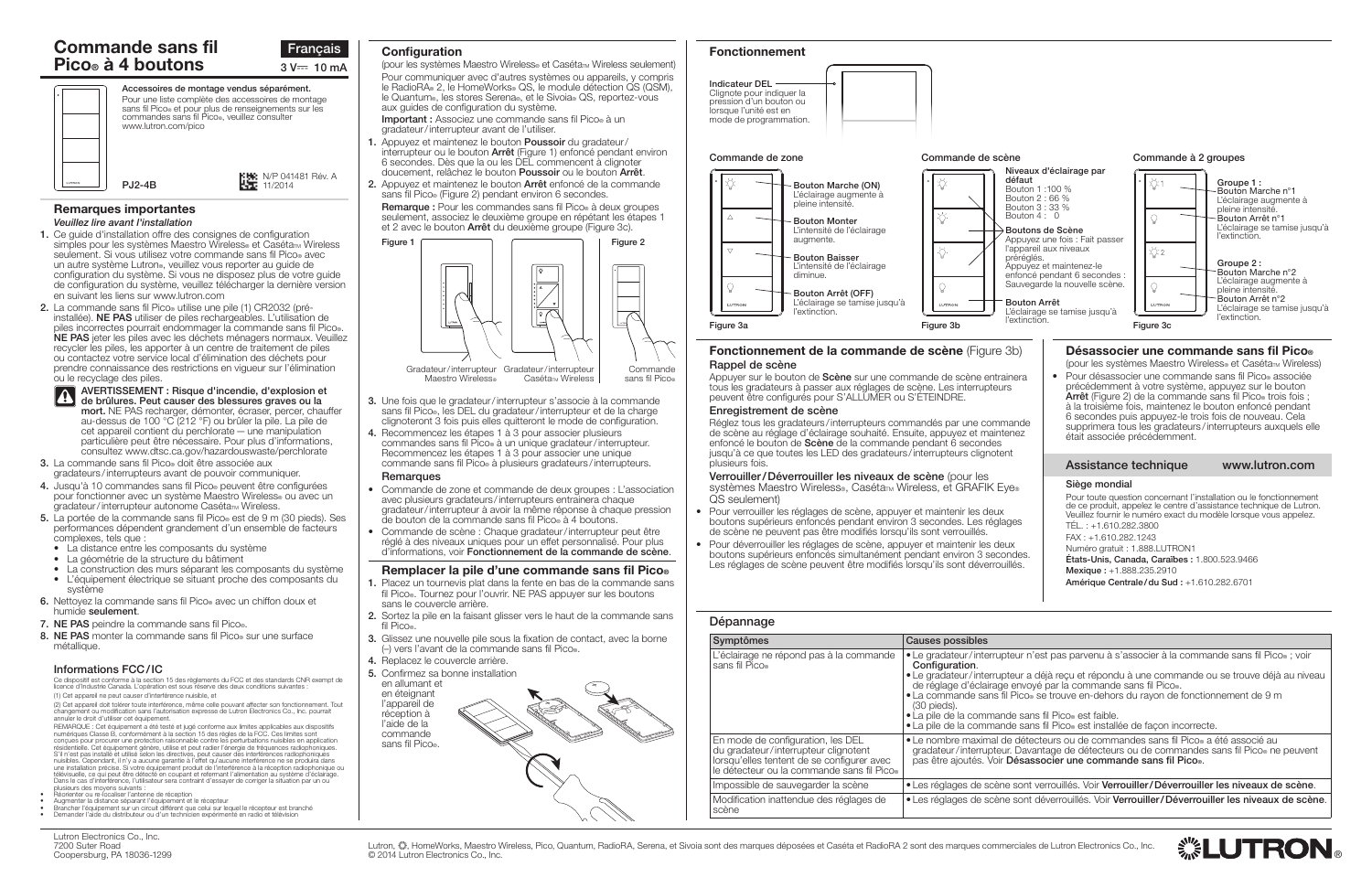

# Solución de problemas

| <b>Síntomas</b>                                                                                                                                                                | Posibles causas                                                                                                                                                                                                                 |
|--------------------------------------------------------------------------------------------------------------------------------------------------------------------------------|---------------------------------------------------------------------------------------------------------------------------------------------------------------------------------------------------------------------------------|
| La luz no responde al control<br>inalámbrico Pico®                                                                                                                             | • El atenuador/interruptor no pud<br>· El atenuador/interruptor ya ha i<br>de luz que le está enviando el c<br>• El control inalámbrico Pico.se e<br>• La batería del control inalámbrio<br>• La batería del control inalámbrio |
| Cuando se está en el modo<br>de configuración, los LED del<br>atenuador/interruptor destellan cuando<br>se trata de configurarlos con el sensor<br>o control inalámbrico Pico. | • Se ha gestionado con el atenua<br>Pico No se puede añadir más<br>un control inalámbrico Pico.                                                                                                                                 |
| No se puede quardar la escena                                                                                                                                                  | • La configuración de la escena<br>escenas.                                                                                                                                                                                     |
| La configuración de la escena<br>cambia inesperadamente                                                                                                                        | • La configuración de la escena<br>de escenas.                                                                                                                                                                                  |

#### ADVERTENCIA: Riesgo de incendio, explosión v  $|\mathbf{A}|$ quemaduras. Podría ocasionar lesiones graves o la

#### Notas importantes *Por favor lea antes de instalar*

- 1. Esta guía de instalación proporciona sencillas instrucciones de configuración para los sistemas Maestro Wireless<sup>®</sup> y Caséta<sub>™</sub> Wireless únicamente. Si está utilizando su control inalámbrico Pico® con cualquier otro sistema de Lutron®, consulte la guía de configuración del sistema. Si ya no tuviera su guía de configuración del sistema, descargue la última versión siguiendo los enlaces presentes en www.lutron.com
- 2. El control inalámbrico Pico® utiliza una (1) batería CR2032 (preinstalada). NO utilice baterías recargables. El empleo de baterías inadecuadas podría dañar el control inalámbrico Pico®. NO deseche la batería en la basura doméstica normal. Recíclela, llévela a un servicio de desecho de baterías adecuado o póngase en contacto con su proveedor local de eliminación de desechos respecto de las restricciones locales sobre descarte o reciclaje de las baterías.

# Control inalámbrico **Pico® de 4 botones**  $3 \text{ V} = 10 \text{ mA}$

(sólo para sistemas Maestro Wireless® y Caséta™ Wireless) Para comunicarse con otros sistemas o dispositivos, entre ellos RadioRA® 2, HomeWorks® QS, el módulo sensor QS (QSM), Quantum®, las persianas Serena® y los equipos Sivoia® QS, consulte las guías de configuración del sistema. Importante: Configure un control inalámbrico Pico® a un atenuador/interruptor antes de su uso.

- 1. Pulse y mantenga pulsado el botón del atenuador/interruptor o el botón Apagar (Figura 1) durante aproximadamente 6 segundos. Una vez que los LED comiencen a destellar lentamente, suelte el botón del atenuador/interruptor o el botón Apagar.
- 2. Pulse y mantenga pulsado el botón Apagar del control inalámbrico Pico® (Figura 2) durante unos 6 segundos. Nota: Para los controles inalámbricos Pico® de dos grupos

únicamente, empareje el segundo grupo repitiendo los pasos 1 y 2 con el botón **Apagar** del segundo agrupamiento (Figura 3c).

muerte. NO recargue, desmonte, aplaste, perfore ni caliente a más de 100 °C (212 °F) ni incinere la batería. La batería de este dispositivo contiene perclorato y puede requerir una manipulación especial. Para obtener más información visite <www.dtsc.ca.gov/hazardouswaste/perchlorate>

- 3. Una vez que el atenuador/interruptor se corresponda con el control inalámbrico Pico®, los LED del atenuador/interruptor y la carga destellarán tres veces y los mismos saldrán del modo de configuración.
- 4. Repita los pasos 1 a 3 para gestionar múltiples controles inalámbricos Pico® con un solo atenuador/interruptor. Repita los pasos 1 a 3 para emparejar un control inalámbrico Pico® individual con múltiples atenuadores/interruptores.
- 3. El control inalámbrico Pico® debe ser emparejado con los atenuadores /interruptores antes de poder comunicarse.
- 4. Hasta 10 controles inalámbricos Pico® pueden ser configurados para trabajar juntos en un sistema Maestro Wireless<sup>®</sup> o con un atenuador/interruptor Caséta™ Wireless autónomo.
- 5. El rango del control inalámbrico Pico® es de 9 m (30 pies). El desempeño depende mucho de una variedad de factores complejos, tales como:
	- Distancia entre los componentes del sistema
	-
	- Construcción de las paredes que separan los componentes del
- sistema Equipos eléctricos situados cerca de los componentes del sistema
- 6. Limpie el control inalámbrico Pico<sup>®</sup> con un paño suave y húmedo únicamente.
- 7. NO pinte el control inalámbrico Pico.
- 8. NO monte el control inalámbrico Pico® sobre una superficie metálica.

Atenuador/Interruptor Atenuador/Interruptor Maestro Wireless® Caséta<sub>™</sub> Wireless Control inalámbrico Pico®

Este dispositivo cumple con las Reglas de la FCC, Parte 15 y con las normas RSS de Industry Canada para dispositivos exentos de licencia. La operación está sujeta a las dos condiciones siguientes





# Configuración Operación

La pulsación de un botón Escena en un control de escenas hará que todos los atenuadores pasen a la configuración de la escena. Los interruptores pueden ser configurados para ENCENDER o APAGAR.

#### Notas

- Control de zona y control de dos grupos: El apareamiento con múltiples atenuadores /interruptores hará que cada atenuador/interruptor tenga la misma respuesta a cada pulsación de botón del control inalámbrico Pico® de 4 botones.
- Control de escena: Cada atenuador/interruptor puede ser configurado a niveles específicos para obtener un efecto personalizado. Para obtener información adicional, consulte Operación del control de escenas.
- Para bloquear la configuración de la escena, pulse y mantenga pulsados los dos botones superiores durante aproximadamente 3 segundos. La configuración de la escena no se puede modificar mientras esté bloqueada.
- Para desbloquear la configuración de la escena, pulse y mantenga pulsados simultáneamente los dos botones superiores durante aproximadamente 3 segundos. La configuración de la escena se pue modificar mientras esté desbloqueada.

### Reemplazo de la batería en un control inalámbrico Pico®

- 1. Coloque un destornillador de punta plana en la ranura ubicada en la parte inferior del control inalámbrico Pico®. Gire para abrir. NO pulse los botones sin la cubierta trasera colocada.
- 2. Deslice la batería hacia afuera, hacia la parte superior del control inalámbrico Pico®.
- 3. Deslice una nueva batería por debajo de la correa de contacto, con el terminal (–) hacia la parte delantera del control inalámbrico Pico®.
- 4. Reponga la cubierta trasera.

5. Confirme la instalación correcta encendiendo y apagando el dispositivo receptor con el control inalámbrico Pico®.







#### Control para dos grupos

Grupo 1:

Botón de Encendido Nº 1

N/P 041481 Rev. A 11/2014

# Información de la FCC/IC

(1) Este dispositivo no debe causar interferencia perjudicial y

(2) Este dispositivo debe aceptar cualquier interferencia recibida, incluyendo las que pueden causar una operación indeseada. Cualquier cambio o modificación sin la aprobación explícita de Lutron Electronics Co., Inc. pueden anular la autorización del usuario para operar el equipo. NOTA: Este equipo ha sido probado y se comprobó que cumple con los límites para un dispositivo<br>digital de Clase B, de acuerdo con la Parte 15 de las Reglas de la FCC. Estos límites se han diseñado<br>para proveer protección r interferencia dañina a la recepción de la radio o la televisión, la cual se puede determinar encendiendo y apagando el equipo, el usuario puede tratar de corregir la interferencia mediante uno o más de los

- 
- siguientes procedimientos:<br>Volver a orientar o reubicar la antena receptora<br>Aumentar la separación entre el equipo y el receptor<br>Conectar el equipo a un tomacorriente que esté en un circuito diferente al del receptor<br>Consu
- 

| Botón 2:<br>Botón 3:<br>Botón 4:<br>preseleccionados.<br>el nuevo escena.<br>apagarse. | 66%<br>33%<br>$\bigcap$<br><b>Botones de Escenas</b><br>Pulse una vez: Envía el<br>dispositivo a niveles<br>Pulse y mantenga pulsado<br>durante 6 segundos: Guarda<br>Botón de Apagado (OFF)<br>Las luces se atenúan hasta                                                                                                                                                                                                                                                                                 | Ω<br><u>☆</u> 2<br>Ω<br>LUTRON<br>Figura 3c | Las luces se encienden y<br>brillan a la máxima intensidad.<br>Botón de Apagado Nº 1<br>Las luces se atenúan hasta<br>apagarse.<br>Grupo 2:<br>Botón de Encendido Nº 2<br>Las luces se encienden y<br>brillan a la máxima intensidad.<br>Botón de Apagado Nº 2<br>Las luces se atenúan hasta<br>apagarse. |
|----------------------------------------------------------------------------------------|------------------------------------------------------------------------------------------------------------------------------------------------------------------------------------------------------------------------------------------------------------------------------------------------------------------------------------------------------------------------------------------------------------------------------------------------------------------------------------------------------------|---------------------------------------------|-----------------------------------------------------------------------------------------------------------------------------------------------------------------------------------------------------------------------------------------------------------------------------------------------------------|
| e<br>rol de<br>ga<br>ЭS.                                                               | Desaparejamiento de un control<br>inalámbrico Pico®<br>(sólo para sistemas Maestro Wireless® y Caséta™ Wireless)<br>Para desacoplar un control inalámbrico Pico® previamente<br>emparejado en su sistema, pulse tres veces el botón de<br><b>Apagado</b> (Figura 2) del control inalámbrico Pico., en la<br>tercera pulsación manténgalo pulsado durante 6 segundos<br>y luego púlselo tres veces más. Esto eliminará todos los<br>atenuadores/interruptores con los que estuvo previamente<br>emparejado. |                                             |                                                                                                                                                                                                                                                                                                           |
| los<br>® QS)                                                                           | Asistencia técnica                                                                                                                                                                                                                                                                                                                                                                                                                                                                                         |                                             | www.lutron.com                                                                                                                                                                                                                                                                                            |
| ados<br>ede                                                                            | Centro de operaciones mundial<br>llame indique el número exacto del modelo.<br>TEL: +1.610.282.3800<br>FAX: +1.610.282.1243<br>Llamada sin cargo: 1.888.LUTRON1<br>E.U.A., Canadá y el Caribe: 1.800.523.9466                                                                                                                                                                                                                                                                                              |                                             | Si tuviera preguntas acerca de la instalación u operación de este<br>producto, llame al Centro de Asistencia Técnica de Lutron. Cuando                                                                                                                                                                    |



México: +1.888.235.2910 Centroamérica y Sudamérica: +1.610.282.6701

udo emparejarse con el control inalámbrico Pico®; consulte **Configuración.**<br>a recibido y respondido a un comando o ya se encuentra en la configuración

l control inalámbrico Pico».<br>? encuentra fuera del rango operativo de 9 m (30 pies).<br>rico Pico» tiene poca carga.<br>rico Pico» se ha instalado incorrectamente.

uador/interruptor el número máximo de sensores o controles inalámbricos ás sensores o controles inalámbricos Pico®. Consulte **Desaparejamiento de** 

na está bloqueada. Consulte **Bloqueo/Desbloqueo de los niveles de** 

na está desbloqueada. Consulte **Bloqueo/Desbloqueo de los niveles** 

▒LUTRO

# Operación del control de escenas (Figura 3b) Recuperación de escenas

### Guardado de escenas

Ajuste todos los atenuadores/interruptores gestionados por un control escenas a la configuración de la luz deseada. Luego pulse y mantenga pulsado un botón Escena del control durante 6 segundos hasta que todos los LED de los atenuadores/interruptores destellen varias vece

Bloqueo/Desbloqueo de los niveles de escena (sólo para l sistemas Maestro Wireless®, Caséta<sub>™</sub> Wireless y GRAFIK Eye®